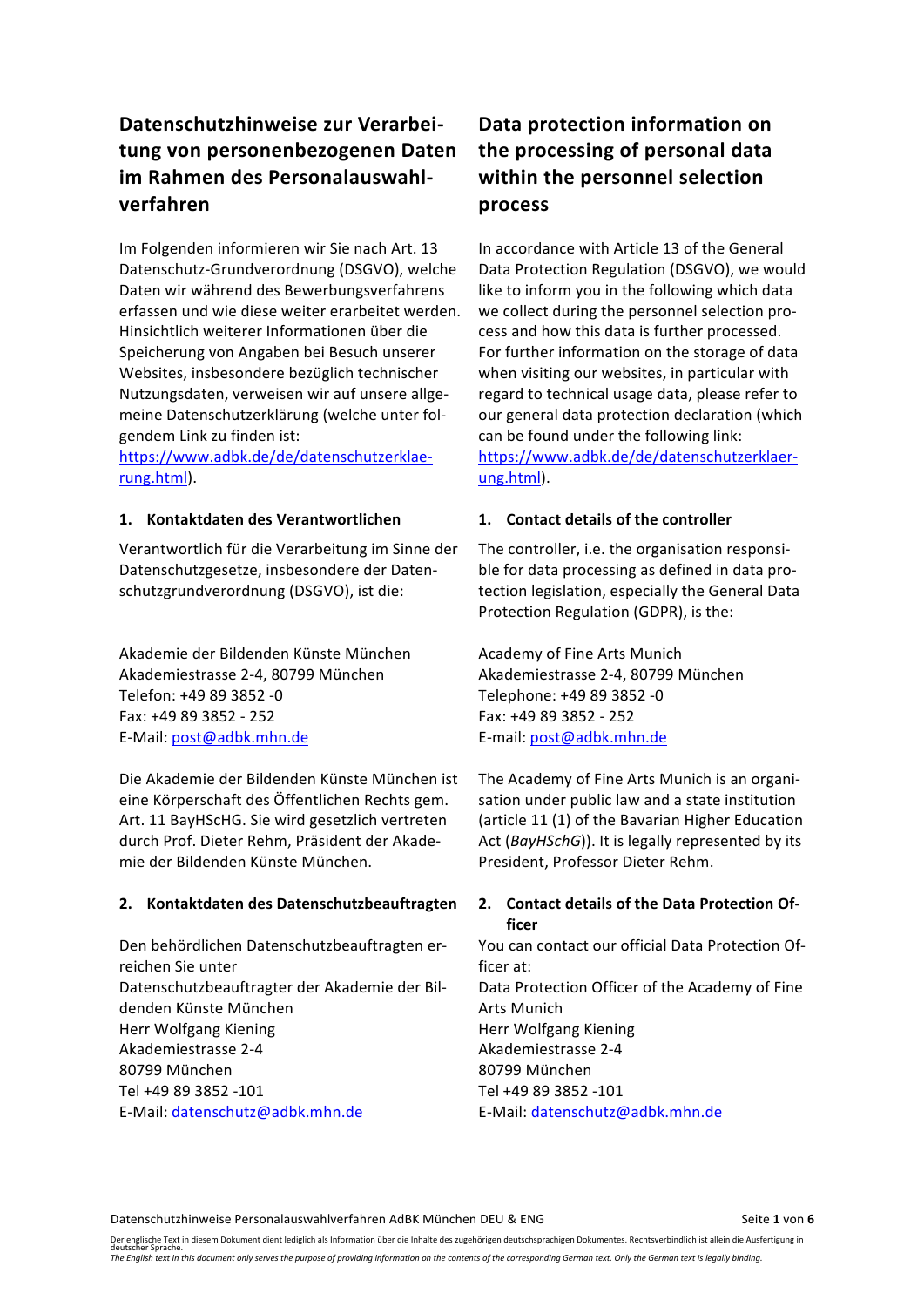### **3.** Zwecke und Rechtsgrundlagen für die Verar**beitung personenbezogener Daten**

Die Verarbeitung Ihrer Bewerbungsdaten dient dem Zweck der Entscheidung über die Begründung eines Beschäftigungsverhältnisses, bzw. der Entscheidung über die Bestellung als Lehrpersonal.

Konkret speichern wir zunächst die uns zur Verfügung gestellten Daten. Auf Basis dieser Angaben wird geprüft, ob eine Einladung zum Vorstellungsgespräch als Teil des Auswahlverfahrens in Betracht kommt. Bei grundsätzlicher Eignung erheben wir weitere personenbezogene Daten, die für die Auswahlentscheidung wesentlich sind. Kommen Sie für eine Einstellung in Betracht, informieren wir Sie über diese weiter zu erhebenden Angaben.

### **Rechtsgrundlagen: Legal basis**

Ihre personenbezogenen Daten werden auf folgenden Rechtsgrundlagen verarbeitet: 

Rechtsgrundlage für die Verarbeitung der personenbezogenen Daten im Rahmen vorvertraglicher Maßnahmen für einen mit der Bewerbung angestrebten Beschäftigungsvertrag ist Art. 6 Abs. 1 lit. b DSGVO.

Rechtsgrundlage für die Verarbeitung der personenbezogenen Daten im Rahmen der mit der Bewerbung angestrebten Einstellung in den Vorbereitungsdienst ist Art. 6 Abs. 1 lit. e, Abs. 2, Abs. 3 DSGVO i.V.m. Art. 103 BayBG i.V.m. Art. 26 LlbG.

Rechtsgrundlage für die Verarbeitung der personenbezogenen Daten im Rahmen der mit der Bewerbung angestrebten Berufung zur Professorin oder zum Professor ist Art. 6 Abs. 1 lit. e, Abs. 2, Abs. 3 DSGVO i.V.m. Art. 103 BayBG i.V.m. Art. 26 LlbG i.V.m. Art. 18 BayHSchPG.

Sofern Sie uns besondere Kategorien von personenbezogenen Daten im Bewerbungsverfahren zur Verfügung stellen, verarbeiten wir diese auf

### **3.** Purpose of and legal basis for the pro**cessing of personal data**

The processing of your application data serves the purpose of deciding on the establishment of an employment relationship, or the decision on appointment as teaching personnel.

Specifically, we first store the data provided to us. On the basis of this information, we will check whether an invitation to an interview can be considered as part of the selection process. If you are fundamentally suitable, we collect further personal data that is essential for the selection process. If you are considered for appointment, you will be informed about the further information to be collected.

Your personal data is processed on the following legal bases:

The legal basis for the processing of personal data in the context of pre-contractual measures for an employment contract sought with the application is article  $6(1)$  point b of the GDPR.

The legal basis for the processing of personal data in the context of the recruitment to the preparatory service sought with the application is article 6 (1) point e,  $(2)$ ,  $(3)$  of the GDPR in conjunction with article 103 of the *Bayerisches Beamtengesetz* (Bavarian Civil Service Act - BayBG) in combination with article 103 of the BayBG in combination with. Art. 26 Leis*tungslaufbahngesetz* (Performance Career Act - *LlbG*).

The legal basis for the processing of personal data in the context of the appointment as professor sought with the application is article 6  $(1)$  point e,  $(2)$ ,  $(3)$  GDPR in combination with article 103 BayBG in combination with article 26 LlbG in combination with article 18 Bay*erisches Hochschulpersonalgesetz* (Bavarian Higher Education Personnel Act - BayHSchPG).

If you provide us with special categories of personal data in the application process, we process them on the legal basis of article 103 (1) 1

Datenschutzhinweise Personalauswahlverfahren AdBK München DEU & ENG Seite 2 von 6

Der englische Text in diesem Dokument dient lediglich als Information über die Inhalte des zugehörigen deutschsprachigen Dokumentes. Rechtsverbindlich ist allein die Ausfertigung in<br>deutscher Sprache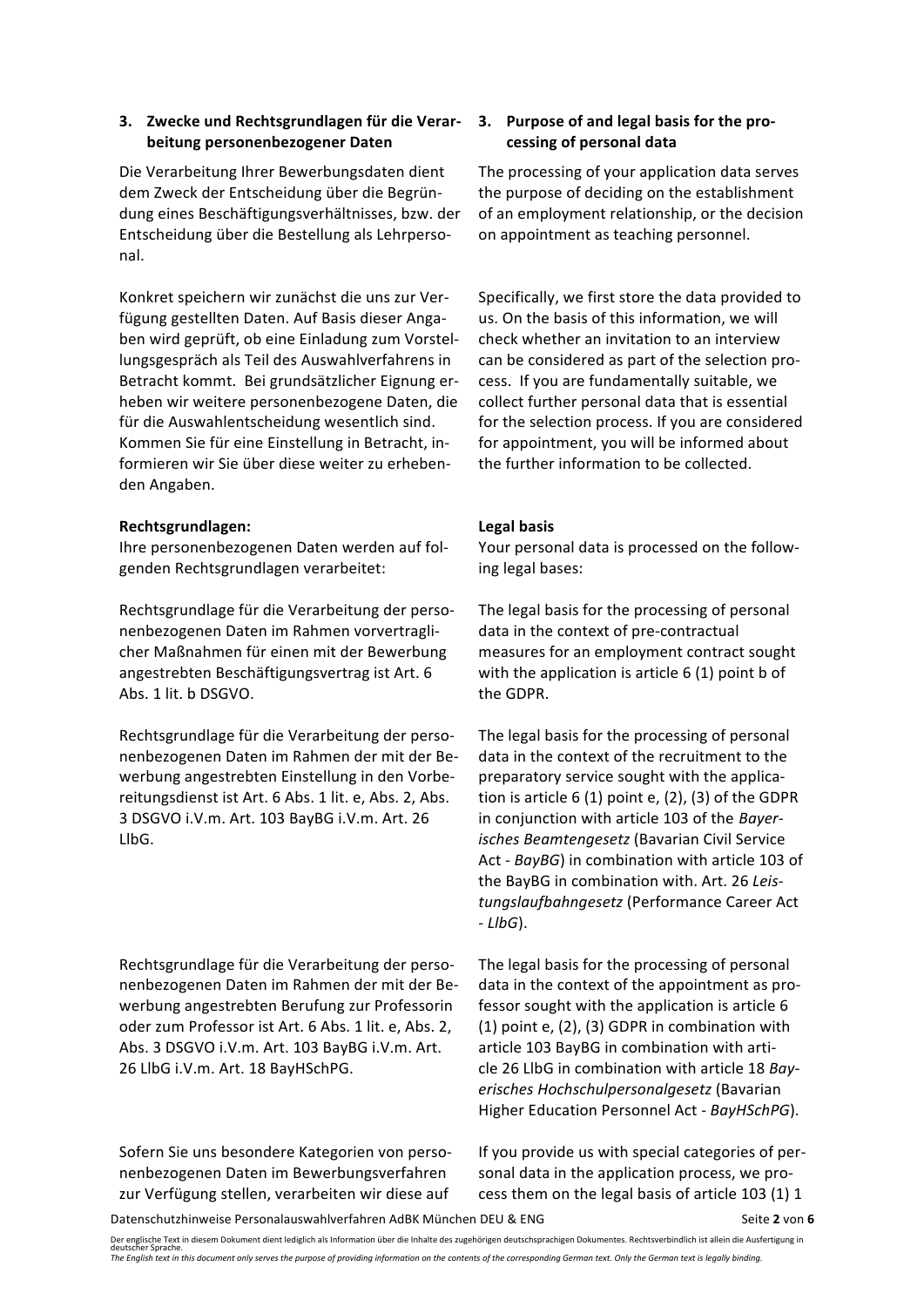Grund der Rechtsgrundlage des Art. 103 S. 1 Nr. 2 BayBG und Art. 9 Abs. 2 lit. b und h DSGVO i.V.m. Art. 88 Abs. 1 DSGVO i.V.m. Art. 8 Abs. 1 Satz 1 Nr. 2 und 3 BayDSG.

### **4. Kategorien der personenbezogenen Daten 4. Categories of personal data**

Im Rahmen des- Personalauswahlverfahren werden folgende personenbezogene Daten erhoben:

- 
- Geburtsname, -datum und -ort, Name, date and place of birth
- Staatsangehörigkeit Nationality
- Kontaktdaten (Anschrift, Tel. Nr., E-Mail-Adresse, soweit  $-$  freiwillig - angegeben)
- Angaben über familiäre Verhältnisse (Familienstand, Ehepartner/in, Kinder)
- Lichtbild Photo
- schulischer und beruflicher Werdegang incl. Qualifikationen und Arbeitszeugnisse, außerbetriebliche Aus- und Fortbildung, Studium
- weitere im Verlauf des Auswahlverfahrens zu erhebende Angaben (s. Ziff. 3)

### **5. Empfänger der personenbezogenen Daten 5. Recipients of personal data**

Ihre Daten werden in dem zur Durchführung des Personalauswahlverfahrens erforderlichen an folgende Stellen weitergegeben:

- verwaltungsinterne Abteilungen bzw. Personen, soweit diese mit der Finstellung zu befassen sind
- Personalvertretung (Personalrat), soweit entsprechende Beteiligungsrechte bestehen
- Staatliche Rechenzentren sowie das Leibniz-Rechenzentrum als Auftragsverarbeiter für den technischen Betrieb der Datenverarbeitungssysteme
- Landesamt für Verfassungsschutz, sofern im Rahmen der Prüfung der Verfassungstreue im öffentlichen Dienst erforderlich

no. 2 BayBG and article 9 (2) point b and h GDPR in combination with article 88 (1) GDPR in combination with article  $8(1)$  sentence  $1$  no. 2 and 3 *Bayerisches Datenschutzgesetz* (Bavarian Data Protection Act - BayDSG).

For the personnel selection process, the following personal data is collected:

- Vor- und Familienname **•** First name and surname
	-
	-
	- Contact details (home address, telephone number, e-mail address  $-$  if provided voluntarily
	- Information on family situation (marital status, spouse, children)
	-
	- Education and work experience including qualifications and references, offthe-job training and further education, university studies
	- Other information to be collected in the course of the selection process (see point 3)

Your data will be shared with the following departments to the extent necessary to carry out the personnel selection procedure

- internal administrative departments or persons, insofar as they are to be involved in the recruitment process
- Staff representatives (Staff Council), insofar as corresponding participation rights exist
- state data processing centers and the Leibniz Supercomputing Centre as processor for the technical operation of our data processing systems
- State Office for the Protection of the Constitution (*Landesamt für Verfas*sungsschutz), insofar as required within the framework of the examination of loyalty to the Constitution in the public service

Im Zusammenhang mit der Bestellung als Lehrpersonal werden Ihre personenbezogenen Daten In connection with the appointment as teaching personnel, your personal data will be passed on to the following further external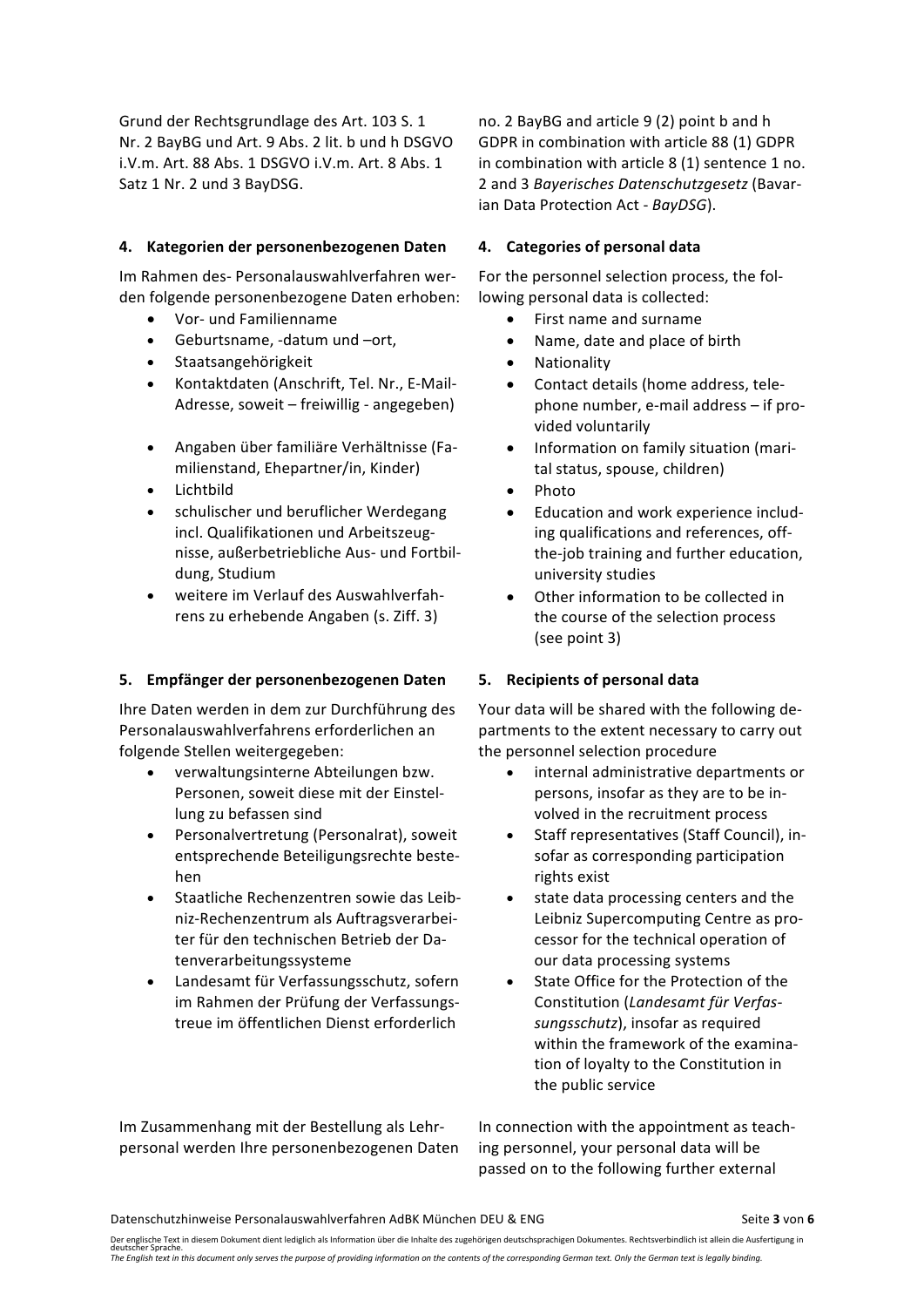an folgende weitere externe Stellen weitergegeben, soweit die Weitergabe der Daten jeweils erforderlich ist:

- Staatsoberkasse Bayern als die für die Auszahlung der Vergütung zuständige Stelle
- Bayerisches Staatsministerium für Wissenschaft und Kunst sowie das Bayerische Staatsministerium der Finanzen, für Landesentwicklung und Heimat im Rahmen der Fach- und Rechtsaufsicht
- Rechnungsprüfungsämter und Bayerischer Oberster Rechnungshof gemäß den Anforderungen der Rechnungsprüfungsbehörden im Rahmen der gesetzlichen Rechnungsprüfung
- Finanzbehörden zur Meldung gemäß der Verordnung über Mitteilungen an die Finanzbehörden durch andere Behörden und öffentlich-rechtliche Rundfunkanstalten
- 

Gegebenenfalls werden Ihre Daten an die zuständigen Aufsichts- und Rechnungsprüfungsbehörden zur Wahrnehmung der jeweiligen Kontrollrechte übermittelt.

Zur Abwehr von Gefahren für die Sicherheit in der Informationstechnik können bei elektronischer Übermittlung Daten an das Landesamt für Sicherheit in der Informationstechnik weitergeleitet werden und dort auf Grundlage der Art. 12 ff. des Bayerischen E-Government-Gesetzes (BayEGovG) verarbeitet werden.

### 6. Übermittlung von personenbezogenen Da**ten an ein Drittland**

Es ist nicht geplant, Ihre personenbezogenen Daten an ein Drittland zu übermitteln. 

### **7.** Dauer der Speicherung der personenbezo**genen Daten**

Ihre im Rahmen des Personalauswahlverfahrens gewonnenen personenbezogenen Daten speichern wir mindestens für die Dauer des Bewerbungsverfahrens.

Im Falle nicht erfolgreicher Bewerbung oder bei deren Rücknahme vernichten bzw. löschen wir 

bodies, insofar as the passing on of the data is necessary in each case:

• Bavarian State Higher Education Fund *(Staatsoberkasse Bayern)* as the body responsible for the payment of remuneration.

Bavarian State Ministry of Science and the Arts and the Bavarian State Ministry of Finance, Regional Development and Home Affairs in the context of technical and legal supervision

Auditing offices and the Bavarian Supreme Audit Office in accordance with the requirements of the auditing authorities within the framework of statutory auditing

Financial authorities for notification in accordance with the Ordinance on Notifications to the Financial Authorities by Other Authorities and Public Broadcasters

### • Künstlersozialkasse Artists' Social Insurance Fund

If necessary, your data will be transmitted to the relevant supervisory and auditing authorities for the exercise of the respective control rights.

In the event of electronic transmission, data may be forwarded to the State Office for Information Security in order to prevent threats to information technology security and processed there on the basis of article 12 et seq. of the *Bayerisches E-Government-Gesetz* (Bavarian E-Government Act - BayEGovG).

### **6. Transferring Personal Data to a non-EU Country**

We do not plan to transfer your personal data to a non-EU country.

### **7.** Storage period for personal data

We store your personal data obtained in the course of the personnel selection process for at least the duration of the application process.

In the event of an unsuccessful application or its withdrawal, we will also destroy or delete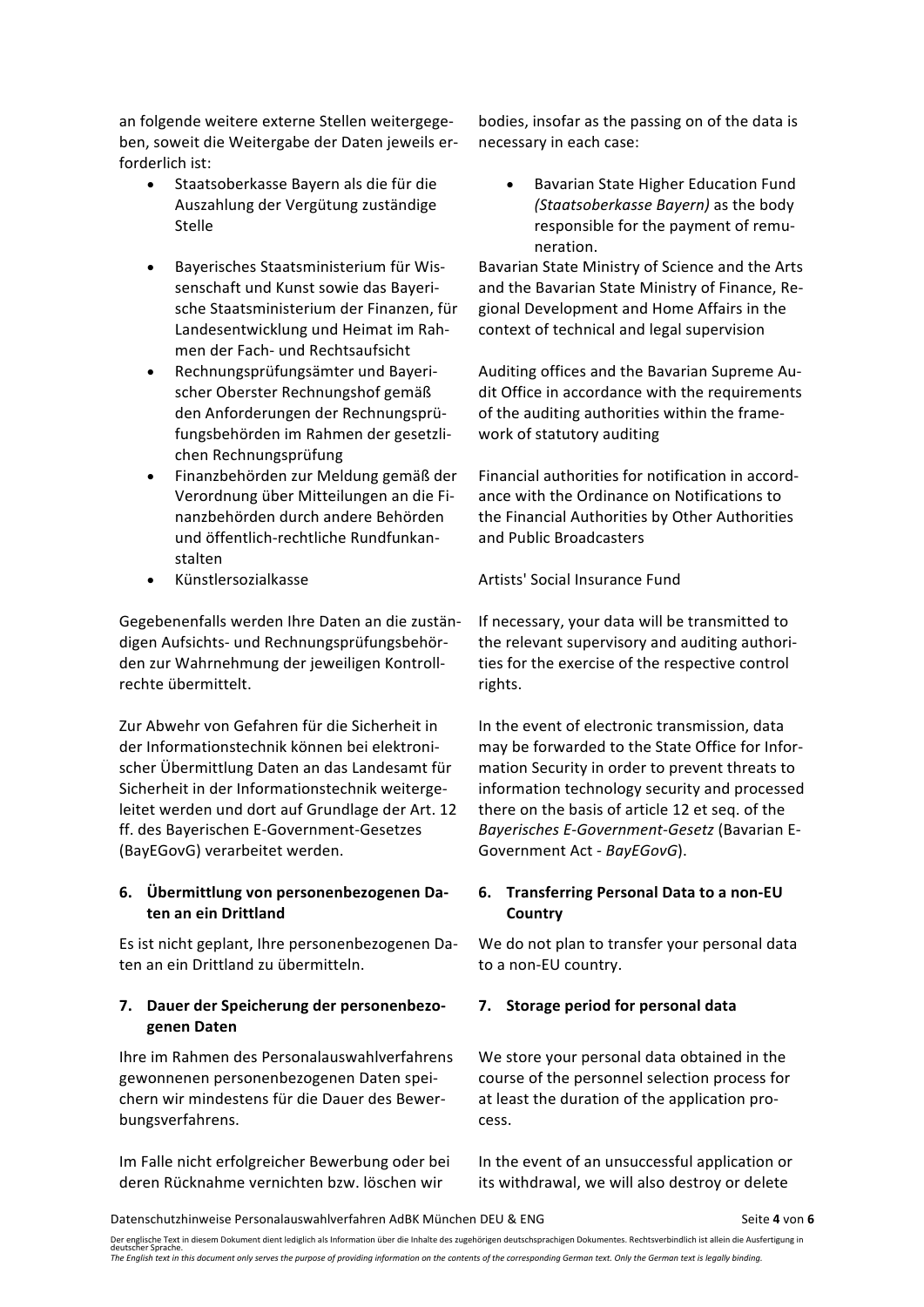die von Ihnen übermittelten Daten ebenso nach Ablauf von drei Monaten nach Absage. Die Aufbewahrung bzw. Speicherung der Angaben ist im Rahmen vorgenannter Fristen ist für den Fall etwaiger Klagen (z.B. etwaige Geltendmachung von Ansprüchen nach dem Allgemeinen Gleichbehandlungsgesetz - AGG) erforderlich.

Bei einer Einstellung werden Sie gesondert über die dann geltenden Regelungen zum Umgang mit Ihren Personaldaten informiert. Personenbezogene Daten aus Ihrer Bewerbung werden in die Personalakte übernommen, sofern sie nach Begründung des Beschäftigungsverhältnisses in einem unmittelbaren inneren Zusammenhang mit diesem stehen. Rechtsgrundlage für diese Verarbeitung ist § 3 Abs. 6 TV-L, bzw. § 50 BeamtStG.

Hinsichtlich der Verarbeitung Ihrer personenbezogenen Daten stehen Ihnen als einer betroffenen Person die nachfolgend genannten Rechte gemäß Art. 15 ff. DSGVO zu:

- Sie können Auskunft darüber verlangen, ob wir personenbezogene Daten von Ihnen verarbeiten. Ist dies der Fall, so haben Sie ein Recht auf Auskunft über diese personenbezogenen Daten sowie auf weitere mit der Verarbeitung zusammenhängende Informationen (Art. 15 DSGVO). Bitte beachten Sie, dass dieses Auskunftsrecht in bestimmten Fällen eingeschränkt oder ausgeschlossen sein kann (vgl. insbesondere Art. 10 BayDSG).
- Für den Fall, dass personenbezogene Daten über Sie nicht (mehr) zutreffend oder unvollständig sind, können Sie eine **Berichtigung** und gegebenenfalls **Vervoll**ständigung dieser Daten verlangen (Art. 16 DSGVO).
- Bei Vorliegen der gesetzlichen Voraussetzungen können Sie die **Löschung** Ihrer personenbezogenen Daten (Art. 17 DSGVO) oder die Einschränkung der Ver**arbeitung** dieser Daten (Art. 18 DSGVO) verlangen. Das Recht auf Löschung nach Art. 17 Abs. 1 und 2 DSGVO besteht jedoch unter anderem dann nicht, wenn

the data you have submitted after three months following rejection. The retention or storage of the data within the aforementioned periods is necessary in the event of any legal action (e.g. claims in accordance with the *Allgemeinen Gleichbehandlungsgesetz* (General Equal Treatment Act - AGG)).

If you are hired, you will be informed separately about the regulations that apply to the handling of your personal data. Personal data from your application will be included in the personnel file if they have a direct internal connection with the employment relationship after it has been established. The legal basis for this processing is paragraph  $3$  (6) of the *Tarifvertrag für den Öffentlichen Dienst der*  Länder (Collective Agreement for the Public Service of the Länder - *TV-L*) or § 50 **Beamtenstatusgesetz** (Civil Servant Status Act – *BeamtStG*).

### **8.** Betroffenenrechte **8.** Rights of the data subject

Pursuant to articles 15 et seq. of the GDPR, you, the data subject, are entitled to the following rights concerning the processing of your data:

- You can ask for **information** about whether data concerning you is being processed. If this is the case, you are entitled to information about which data is processed and other information relating to the processing (article 15 of the GDPR). Please note that this right to information can be restricted or excluded in certain cases (see in particular article 10 of the *BayDSG*).
- If the personal data concerning you is/has become inaccurate or incomplete, you can request that this data is **rectified** and/or completed (article 16 of the GDPR).
- If the legal requirements are met, you can request that your personal data be deleted (article 17 of the GDPR) or processing of your data be restricted (article 18 of the GDPR). The right to deletion pursuant to article 17 (1) and (2) of the GDPR does not apply in cer-

Datenschutzhinweise Personalauswahlverfahren AdBK München DEU & ENG Seite Seite 5 von 6